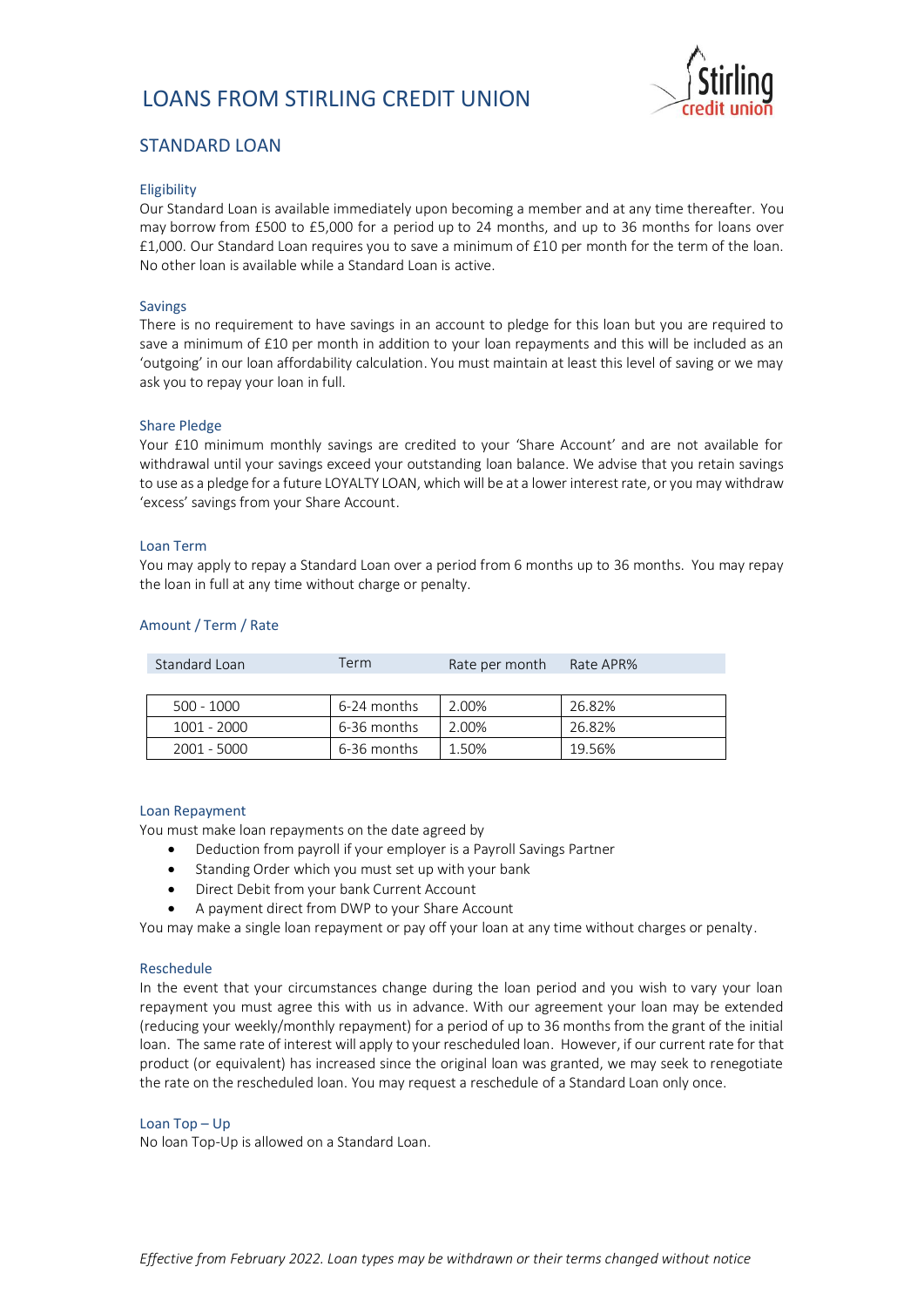

# LOYALTY LOAN

# Eligibility

To apply for a Loyalty Loan you must have been a member of Stirling Credit Union for at least three months. You must also demonstrate that you can save regularly over a three-month period before we consider your loan application. If you have repaid a Standard Loan in full without default that will also make you eligible for a Loyalty Loan.

# Savings

You are required to save regularly before borrowing – part of your savings will be required as a 'Share Pledge'. We also encourage you to save while repaying by adding a regular savings amount to your loan repayment.

# Share Pledge

You are required to offer a Share Pledge of at least 25% of the value of your initial loan (i.e. you may borrow up to 4 times your Share Pledge). Your Share Pledge may not be withdrawn until your savings exceed your outstanding loan balance.

#### Loan Term

You may apply to repay a Loyalty Loan over a period from 6 months up to 60 months. You may repay the loan in full at any time without charge or penalty.

# Amount / Term / Rate

| Loyalty Loan  | Term        | Rate per month | Rate APR% |
|---------------|-------------|----------------|-----------|
|               |             |                |           |
| $500 - 1000$  | 6-12 months | 1.75%          | 23.14%    |
| 1001 - 3000   | 6-36 months | 1.25%          | 16.08%    |
| $3001 - 5000$ | 6-60 months | 1.25%          | 16.08%    |
| 5001 - 10000  | 6-60 months | 1.00%          | 12.68%    |

# Loan Repayment

You must make loan repayments on the date agreed by

- Deduction from payroll if your employer is a Payroll Savings Partner
- Standing Order which you must set up with your bank
- Direct Debit from your bank Current Account
- A payment direct from DWP to your Share Account

You may make a single loan repayment or pay off your loan in full at any time without charges or penalty.

#### Reschedule

In the event that your circumstances change during the loan period and you wish to vary your loan repayment you must agree this with us in advance. With our agreement your loan may be extended (reducing your weekly/monthly repayment) for a period of up to 60 months from the grant of the initial loan. The same rate of interest will apply to your rescheduled loan. However, if our current rate for that product (or equivalent) has increased since the original loan was granted, we may seek to renegotiate the rate on the rescheduled loan. You may request a reschedule of a Loyalty Loan only once.

# Loan Top – Up

If you have kept your loan payments up-to-date it is possible to 'top-up' an existing Loyalty Loan at any time by transferring your loan to a Loyalty Top-Up Loan providing there have been no arrears on your Loyalty Loan.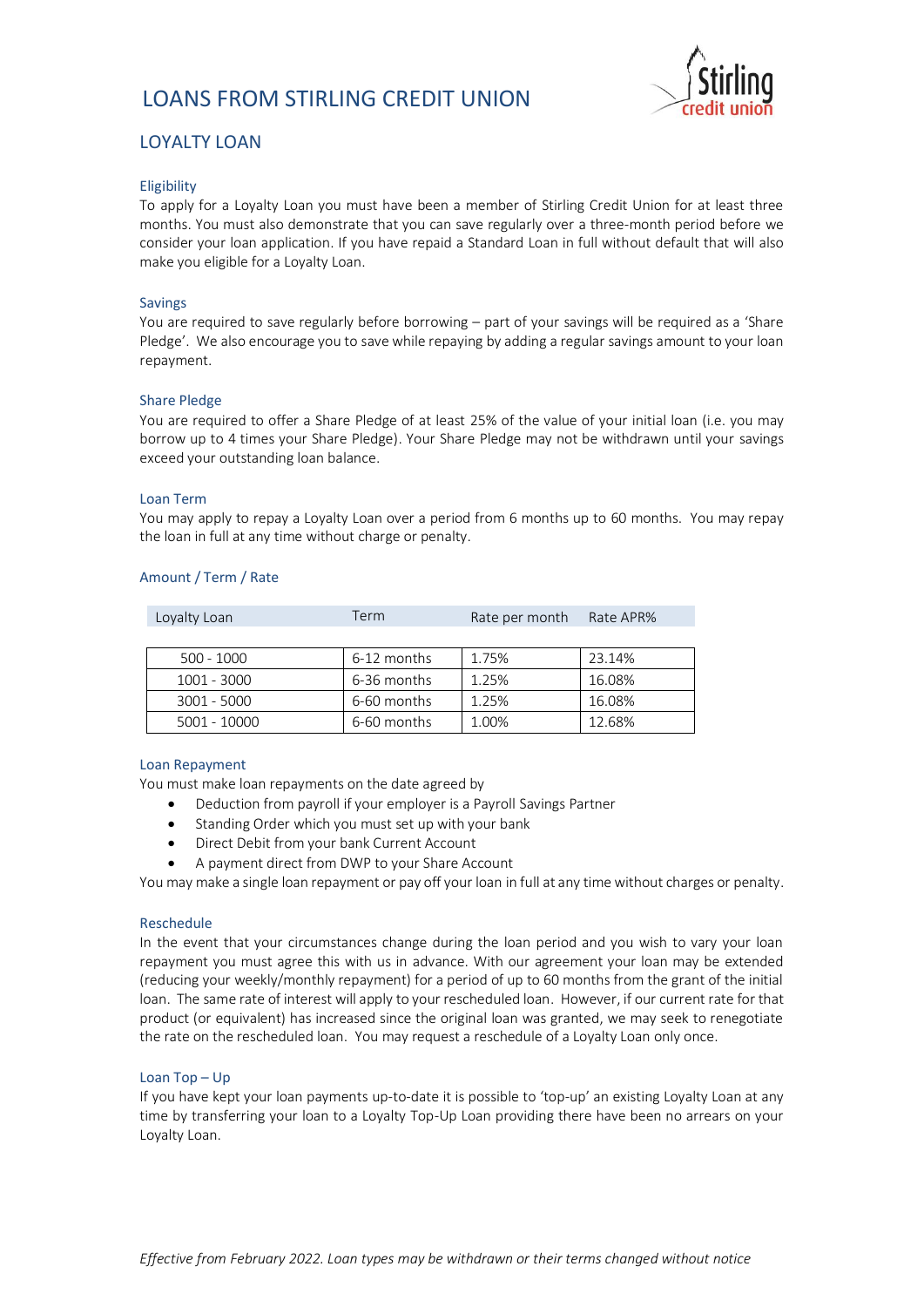

# LOYALTY TOP-UP LOAN

# Eligibility

If you have kept your Loyalty Loan payments up-to-date without default it is possible to 'top-up' an existing Loyalty Loan at any time by transferring your loan to a Loyalty Top-Up Loan. You will require to sign a Loyalty Top-Up Loan Agreement and we may conduct a Credit Check. You will require a minimum Share Pledge of 25% of the Loyalty Top-Up Loan (i.e. you may borrow up to 4 times your Share Pledge).

A Loyalty Top-Up Loan is charged at a higher interest rate than a Loyalty Loan.

Your first Loyalty Top-Up Loan may be for up to 75% of your initial Loyalty Loan and for up to the loan period of your original Loyalty Loan.

Your second Loyalty Top-Up Loan may be for up to 50% of your initial Loyalty Loan and for up to the loan period of your original Loyalty Loan.

You will not obtain a third Loyalty Top-Up Loan.

#### Savings

You require to save while repaying by adding a regular savings amount to your loan repayment.

# Share Pledge

Your initial Share Pledge for your original Loyalty Loan will be transferred to your Top-Up Loan and may not be withdrawn until your savings exceed your outstanding loan balance. Your Top-up loan will be restricted to 4x your share pledge available to support the loan.

### Term

You may apply for a repayment period equal to the period of your original loan. You may repay the loan in full at any time without charge or penalty.

# Amount / Term / Rate

| Loyalty Loan  | Term        | Rate per month | Rate APR% |
|---------------|-------------|----------------|-----------|
|               |             |                |           |
| 1001 - 3000   | 6-36 months | 2.00%          | 26.82%    |
| $3001 - 5000$ | 6-60 months | 2.00%          | 26.82%    |
| 5001 - 10000  | 6-60 months |                | 23.14%    |

#### Loan Repayment

You must make loan repayments on the date agreed by

- Deduction from payroll if your employer is a Payroll Savings Partner
- Standing Order which you must set up with your bank
- Direct Debit from your bank Current Account
- A payment direct from DWP to your Share Account

You may make a single loan repayment or pay off your loan at any time without charges or penalty.

# Reschedule

In the event that your circumstances change during the loan period and you wish to vary your loan repayment you must agree this with us in advance. With our agreement your loan may be extended (reducing your weekly/monthly repayment) for a period of up to 60 months from the grant of your Top-Up Loan. The same rate of interest will apply to your rescheduled loan. However, if our current rate for that product (or equivalent) has increased since the original loan was granted, we may seek to renegotiate the rate on the rescheduled loan. You may request a reschedule of a Top-Up Loan only once.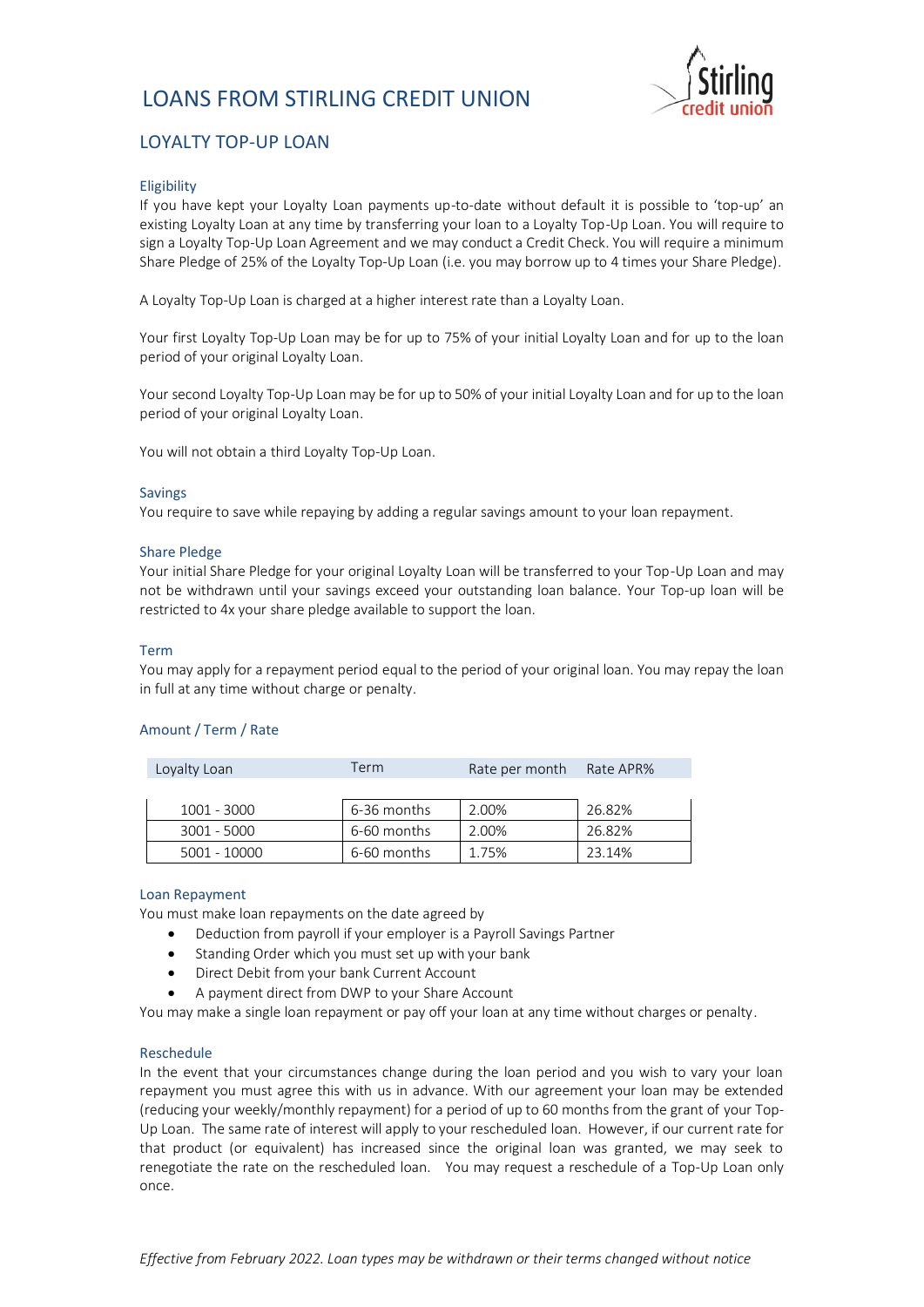

# HANDY LOAN

Our Handy Loan recognises that members will sometimes need to borrow smaller amounts for short periods, even when they already have a larger loan with us; we don't want our members to have to borrow at high interest rates in these circumstances.

A Handy Loan may be from £200 up to £1,000 and you can choose an affordable repayment period from 3 months to 12 months. You may only have one Handy Loan active at any time.

#### Eligibility

To apply for a Handy Loan you must have been a member of Stirling Credit Union and saving regularly into your account for the last six months and/or have finished repaying a loan from us in full within the last 24 months without any arrears history.

You may apply for a Handy Loan while you have an existing Loyalty, Loyalty Top-Up, or Secured Loan provided you have made all loan payments when due and there are no arrears.

#### Savings

There is no additional savings requirement, but you are expected to continue to save regularly in addition to making loan repayments.

#### Share Pledge

There is no additional Share Pledge requirement.

#### Term

You may apply to repay a Handy Loan from 3 months to 12 months. You may repay the loan in full at any time without charge or penalty.

# Amount / Term / Rate

| Handy Loan   | Term.       | Rate per month | Rate APR% |
|--------------|-------------|----------------|-----------|
|              |             |                |           |
| $200 - 1000$ | 3-12 months | 2.0%           | 26.82%    |

#### Loan Repayment

You must make loan repayments on the date agreed by

- Deduction from payroll if your employer is a Payroll Savings Partner
- Standing Order which you must set up with your bank
- Direct Debit from your bank Current Account
- A payment direct from DWP to your Share Account

You may make a single loan repayment or pay off your loan at any time without charges or penalty.

#### Reschedule

In the event that your circumstances change during the loan period and you wish to vary your loan repayment you must agree this with us in advance. With our agreement your loan may be extended (reducing your weekly/monthly repayment) for a period of up to 12 months from the grant of the initial loan. The same rate of interest will apply to your rescheduled loan. However, if our current rate for that product (or equivalent) has increased since the original loan was granted, we may seek to renegotiate the rate on the rescheduled loan. You may request a reschedule of a Handy Loan only once.

#### Top-Up

You may not Top-Up a Handy Loan.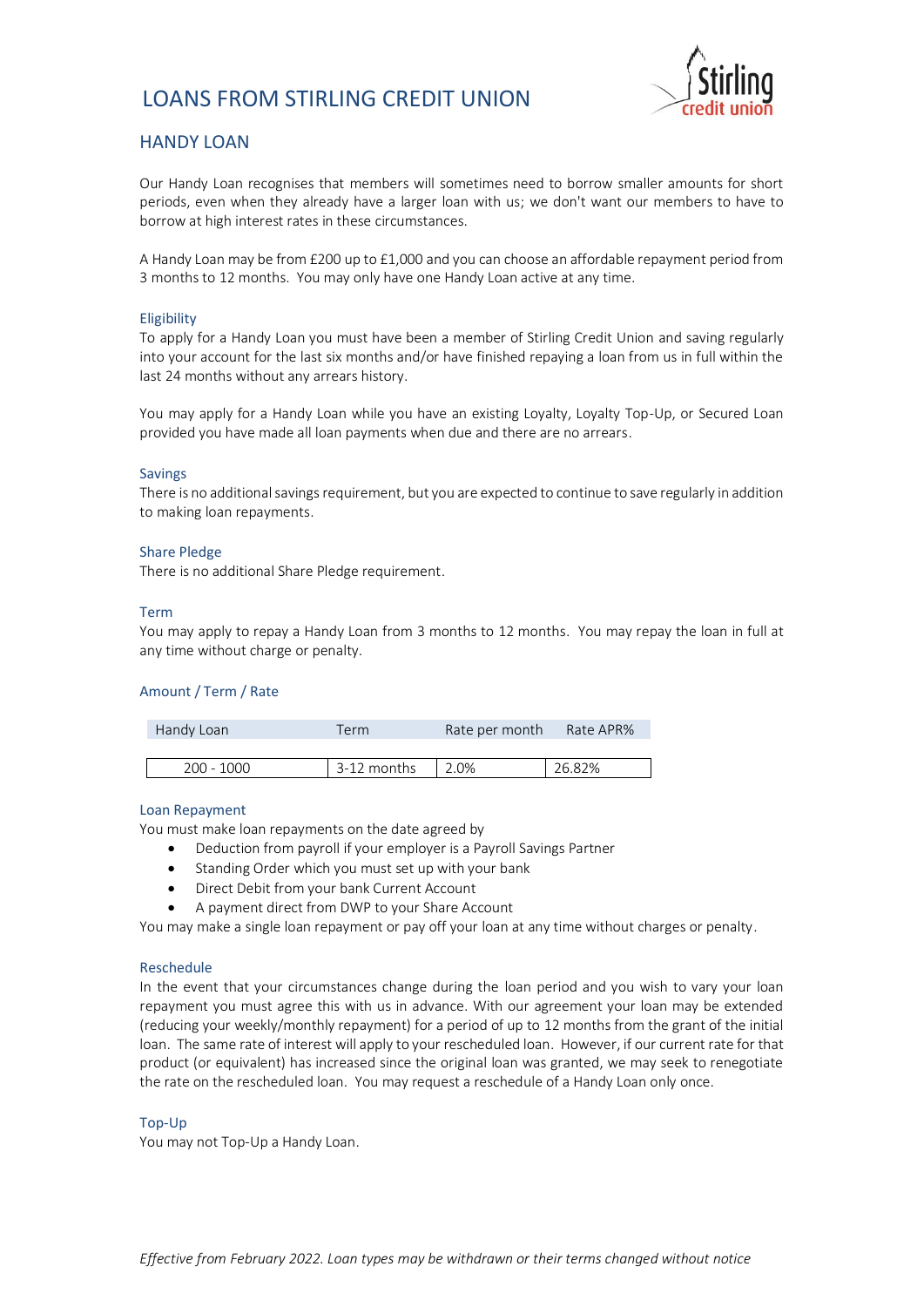

# SECURED LOAN

A Secured Loan is offered at our lowest interest rate – generally much lower than any overdraft or credit card interest rate. A Secured Loan rewards savers – you can borrow 100% of the amount of your savings with us providing you can manage without those savings during the period of the loan. The advantage? Our lowest interest rate, no need for additional savings, and your original savings are still there at the end of your loan.

# Eligibility

To apply for a Secured Loan you must be a member of Stirling Credit Union. This loan is only available to members who save regularly. Members may also make a 'lump sum' transfer of funds from another bank or building society account.

# Savings

There is no requirement to continue to save while repaying a Secured Loan, although we do encourage all members to save regularly.

# Share Pledge

You are required to offer a Share Pledge of at least the total value of your loan. Your Share Pledge may not be withdrawn until your savings exceed your outstanding loan balance plus interest. You cannot apply for a Secured Loan of more than 100% of the value of your Share Pledge.

# Term

You may repay a Secured Loan over a period from 6 months up to 60 months (5 years) or at any time without charges or penalty.

# Amount / rate table

| Secured Loan | Term        | Rate per month Rate APR% |       |
|--------------|-------------|--------------------------|-------|
|              |             |                          |       |
| 1000 - 15000 | 6-60 months | 0.5%                     | 6.17% |

# Loan Repayment

You must make regular loan repayments on the date agreed by

- Deduction from payroll if your employer is a Payroll Savings Partner
- Standing Order which you must set up with your bank
- Direct Debit from your bank Current Account
- A payment direct from DWP to your Share Account

You may make a single loan repayment or pay off your loan at any time without charges or penalty.

# Reschedule

In the event that your circumstances change during the loan period and you wish to vary your loan repayment you must agree this with us in advance. With our agreement your loan may be extended (reducing your weekly/monthly repayment) for a period of up to 60 months from the grant of the initial loan. The same rate of interest will apply to your rescheduled loan. However, if our current rate for that product (or equivalent) has increased since the original loan was granted, we may seek to renegotiate the rate on the rescheduled loan.

# Loan Top – Up

No loan Top-Up is allowed on a Secured Loan.